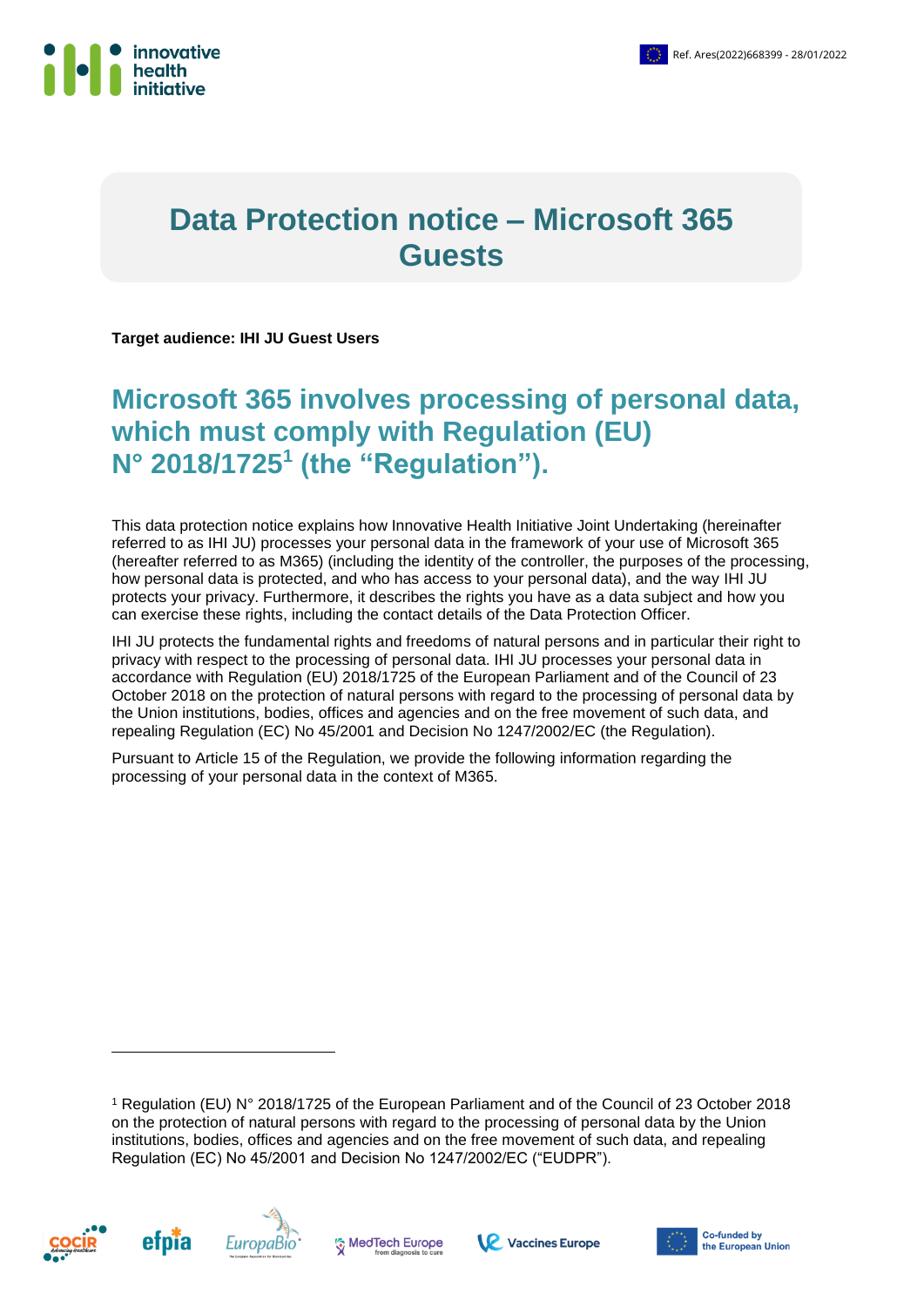

## **1 What is the purpose of the processing?**

In line with the European Commission's [Digital Strategy,](https://ec.europa.eu/info/publications/EC-Digital-Strategy_en) IHI JU is gradually moving into a fully digital working environment.

As a European public administration, IHI JU needs to lead the way in terms of both integrating digital at the core of European policy implementation and leveraging the potential of digital to work better and faster.

For this strategy to deliver, IHI JU has designed several actions and adopted a series of new tools designed to form together a Digital Workplace.

The Digital Workplace is an opportunity for IHI JU to become an example of a modern public, connected and efficient Public Administration by providing staff with the best combination of tools, physical framework and working methods, to effectively support the achievement of the priorities of our organisation.

The Digital Workplace responds to the need for connected office, integrating teleworking tools for activities such as conference calls, remote collaboration, audio- or videoconferencing or webinars.

Consequently, IHI JU has decided to operate M365 provided by Microsoft Ireland.

M365 processes the following categories of data, each of which may include personal data:

- Identification Data;
- Service-Generated Data; and
- Content Data.

For more information on the above categories of data, please see the next section.

The operation of M365 requires the processing of Identification Data, Service-Generated Data and Content Data by IHI JU for the following purposes:

- 1 enabling M365 capabilities, including facilitating and coordinating field tasks;
- 2 end-user support for issues with M365;
- 3 prevention, detection and resolution of security events (e.g. cyber-attack), to ensure the confidentiality, integrity and availability of M365; and
- 4 responding to data subjects exercising their rights in relation to personal data processed within M365

Additionally, Microsoft Ireland as a processor for and on behalf of IHI JU processes Identification Data, Service-Generated Data for internal business operations in the context of providing M365. These business operations consist of (exhaustive list):

- billing and account management;
- compensation;
- internal reporting and business modelling;
- combatting fraud, cybercrime, and cyberattacks;
- improving core functionality of accessibility, privacy and energy efficiency; and
- financial reporting and compliance with legal obligations.

Your personal data will not be used for an automated decision-making including profiling, advertising or marketing.

IHI JU reserves the right to consult user activity based on Service-Generated Data to maintain the security and integrity of the IHI JU's M365 environment.







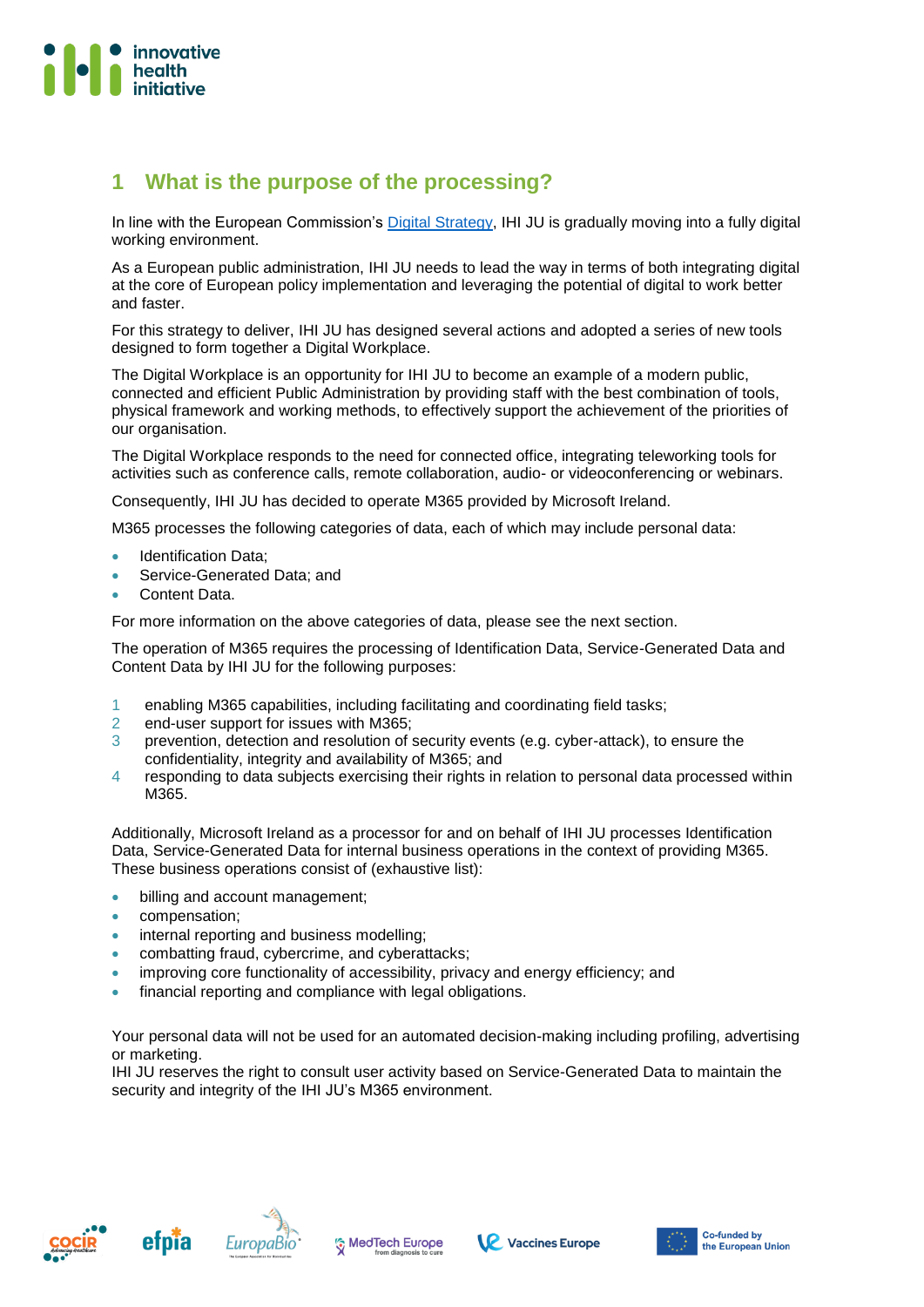

### **2 Which personal data do we process?**

The operation of M365 inevitably involves the processing of personal data. Three groups of personal data can be distinguished:

- 1 **Identification Data** contains personal data necessary for the proper identification of the user and the corresponding user account, including exhaustively:
	- (i) email address and, in certain cases, account status; and
	- (ii) user personal data (last name, first name).

This information is copied to all M365 data centres around the globe used to provide the service that allows global access and access control to IHI JU's environment in M365. Note that identification data is visible to everyone having access to M365.

2 **Service-Generated Data** contains information related to the guest's usage of online services, most notably the user IP address, creation time, site URL and user email address. This data is generated by events that are related to user activity in M365. Event data will allow to monitor all activity in the cloud environment of each user.

Examples: IP address, logs (creation of document, renaming of document, copying of document, modification of document, etc.), etc.

3 **Content Data** includes any content uploaded to M365 by users, such as documents, and multimedia (e.g. video recordings). Such data is stored in M365 but not otherwise processed by the service.

Examples: emails, databases, uploaded batches of data, images (still/moving), sound recordings, documents, chat conversations, channel messages, spreadsheets, presentations, etc.

There might be personal data processed within IHI JU, in particular personal data contained within the Content Data of individual users or groups of users, in addition to the personal data processed by M365 that are covered by this privacy statement. This refers for example to documents or messages exchanged between members of a specific group or team. The decision what data should be processed using M365 remains fully with the respective operational controller or user. Existing policies or instructions concerning this data may exist and need to be taken into account. Relevant documents might for instance be instructions on how to process HR-related data, medical data etc. IHI JU does not take any responsibility for the inappropriate use of M365. Please refer to the relevant record and privacy statement of the particular processing activity for further information.

IHI JU and Microsoft do NOT process special categories of personal data in the context of M365. Nevertheless, users may use M365 as a means for processing special categories of personal data in the context of specific policies.

### **3 Why do we process your personal data and under what legal basis?**

IHI JU processes personal data on the basis of Art. 5 (1) (a) of the Regulation, which states that processing shall be lawful when it is necessary for the performance of a task carried out in the public interest or in the exercise of official authority vested in a Union institution or body.

Personal data is processed for the performance of tasks carried out in the public interest by the Union institutions and bodies for the management and functioning of those institutions and bodies. All personal data connected to the use of M365 are processed based on the necessity for the performance of a task carried out in the public interest by IHI JU, including the processing of personal data that are necessary for the management and functioning of IHI JU.









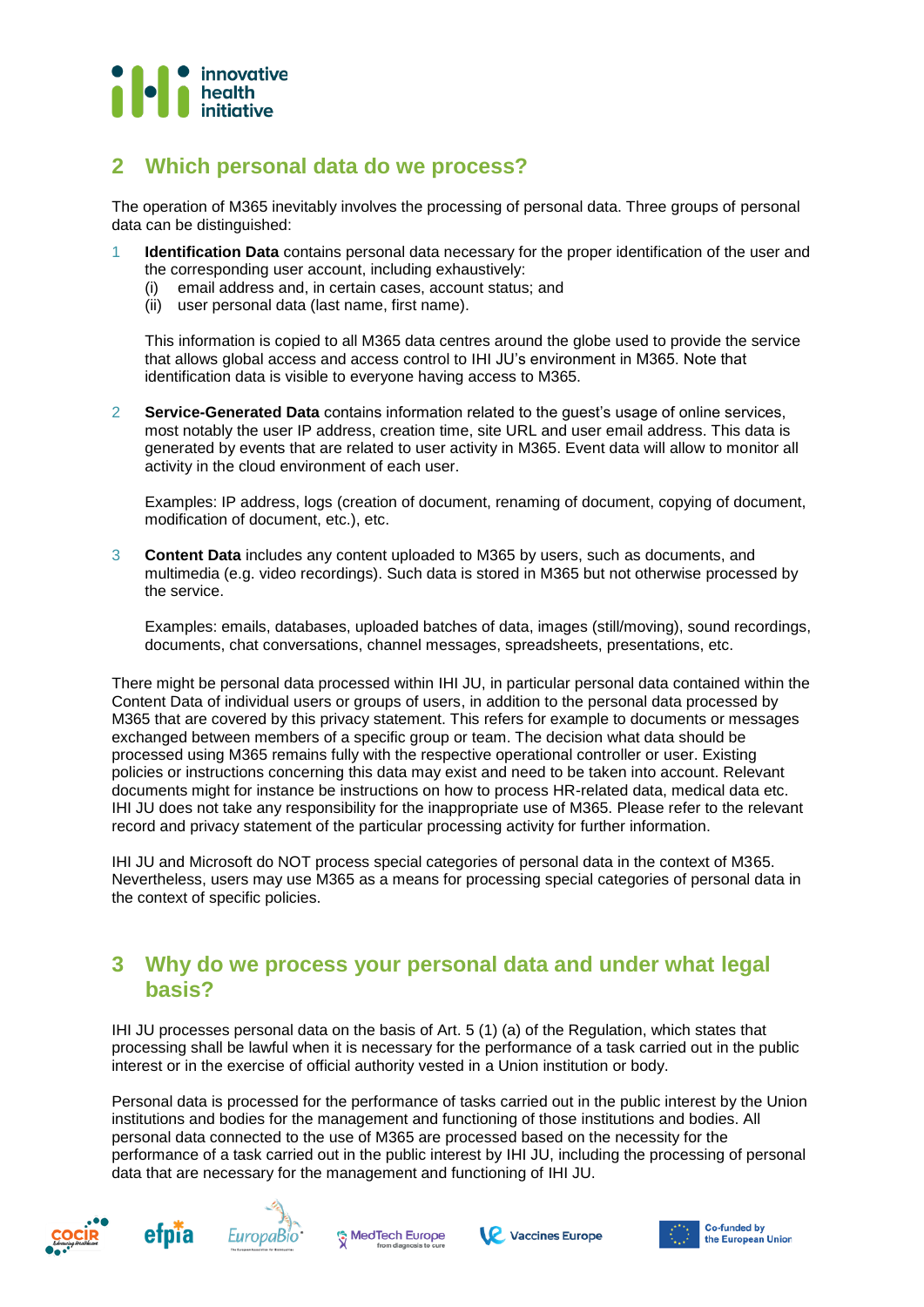

More specifically, the objective of all processing activities related to M365 is to support the management and the functioning of IHI JU, by adjusting the internal mechanisms and management systems to the new technological environment and advancements, by providing to IHI JU staff the necessary means and tools to perform their daily tasks and by organizing IHI JU's operations according to the principles of sound financial management.

Moreover, IHI JU carries out specific and important tasks in accordance with various regulations, decisions, initiatives, strategies and/or action plans, in particular with regards to Horizon 2020. The functionalities of the M365 support the management and the functioning of IHI JU and enables it to carry out such tasks. It is a necessary means to perform and manage such tasks efficiently.

#### **4 Who is the controller and other actors involved in the processing?**

The controller of the processing of personal data in the framework of the M365 is IHI JU, legally represented by IHI JU's Executive Director.

In order to provide the M365, IHI JU makes use of certain processors that process personal data for an on behalf of IHI JU. In particular, IHI JU relies upon the services of Microsoft Ireland as Cloud Service Provider (CSP) and RealDolmen as Licensing Solutions Provider (LSP).

### **5 How is IHI JU processing the personal data?**

The data collected is processed electronically. Exceptionally, manual processing may take place in the framework of service operations, in particular to investigate security alerts. The processing is not intended to be used for any automated decision making, nor profiling. The processing is not intended to be used for marketing or advertising.

## **6 How do we protect and safeguard your information?**

#### **6.1 Technical and Organisational Measures**

IHI JU has put in place appropriate technical and organisational measures to prevent or act against any unauthorised and unlawful processing or disclosure, as well as accidental loss, modification or destruction of personal data. These technical and organisational measures are based on the state of the art, the risks of processing, and the need to protect the personal data. Furthermore, these technical and organisational measures will regularly be adjusted to the technical developments and organisational changes. IHI JU's contractors and processors, including Microsoft Ireland and RealDolmen, are bound by specific contractual clauses for processing operations with regards to personal data on behalf of IHI JU and by the confidentiality obligations deriving from the transposition of the General Data Protection Regulation (Regulation 2016/679) in the EU Member States.

Technical measures include appropriate actions to address online security, risk of data loss, alteration of data or unauthorised access, taking into consideration the risk presented by the processing and the nature of the personal data being processed. Organisational measures include restricting access to the personal data solely to authorised persons with a legitimate need to know for the purposes of this processing operation.

Where personal data and information related to M365 is stored on the servers of IHI JU, the operation of such servers abides by IHI JU's security decisions and provisions established for this kind of servers and services. This includes the Common IT Security Policy, implemented by the IHI JU,









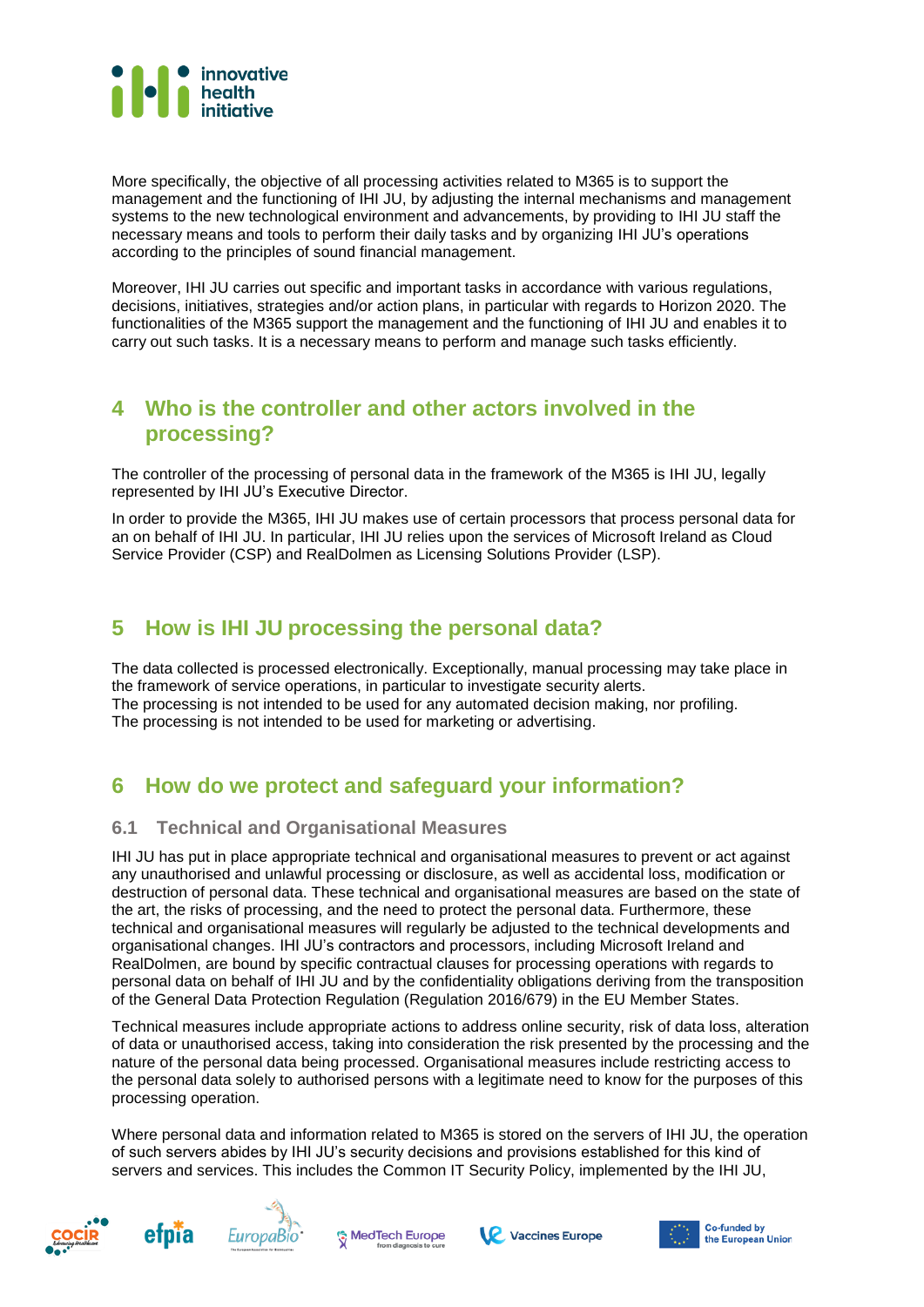

applying the security measures described in the Commission Decision (EU Euratom) 2017/46 of 10 January 2017 concerning the security of communication and information systems in the European Commission, Standards on Information Systems Security, Complementary information systems security policy and control measures as applied to specific applications by respective system owners.

#### **6.2 Data Localisation and International Transfer**

All personal data in electronic format are stored either on the servers of IHI JU's data centre or in Microsoft Ireland datacentres in the EU (linked to IHI JU's M365). If users access M365 from outside the EU/EEA, personal data may however be transferred to a corresponding location in order to provide the service.

To enable the global service provisioning of M365, Microsoft copies Identification Data to all M365 data centres around the globe used to provide the service. This copied identification data remains under the control of Microsoft and is used to verify the user authentication details and grant access to the IHI JU's M365 resources.

Service-Generated Data is not necessarily processed outside of the EU. Microsoft is authorised to transfer it to Microsoft Corp., located in the USA, and the network of sub-processors. This type of data contains information on the usage of the service. The data is aggregated before being transferred but may contain identifiable information.

In addition to the general policy of Microsoft to secure personal data by means of pseudonymisation and encryption, the risk of disclosure of personal data to third country authorities by Microsoft Ireland and its affiliates is mitigated by customized contractual provisions, which address the way Microsoft responds to access requests and limits risks to personal data of the user.

Any data in transit is protected by strong encryption.

### **7 Who can access to your personal data and to whom is it disclosed?**

Access to your personal data processed for the operation of M365 is provided to the IHI JU staff responsible for carrying out this processing operation and to authorised staff of external contractors on a 'need to know' basis. Such authorised staff abide by statutory, and when required, additional confidentiality agreements. External contractors' staff act under the supervision of the abovementioned IHI JU officials. Such staff may belong to:

- 1 external bodies: European Court of Auditors, European Court of Justice, the IHI JU Internal Auditor (Internal Audit Service of the European Commission), may also access to relevant personal data for audit control or appeal purposes; and
- 2 external contractors of IHI JU (such as Microsoft Ireland and RealDolmen).

For services related to M365, Microsoft, as Cloud Service Provider (CSP), acts as data processor.

Contact details: Microsoft Ireland, South County Business Park, One Microsoft Place, Carmanhall and Leopardstown, Dublin, D18 P521, Ireland.

RealDolmen, as managed services provider, also acts as a data processor. Contact details: RealDolmen, A. Vaucampslaan 42, 1654 Huizingen, Belgium.

IHI JU will ensure that staff and contractors having access to personal data are bound by statutory and/or contractual confidentiality obligations.

Exceptionally, personal data might be disclosed to a third party if, and to the extent that, we are required to do so by Union of Member State law.